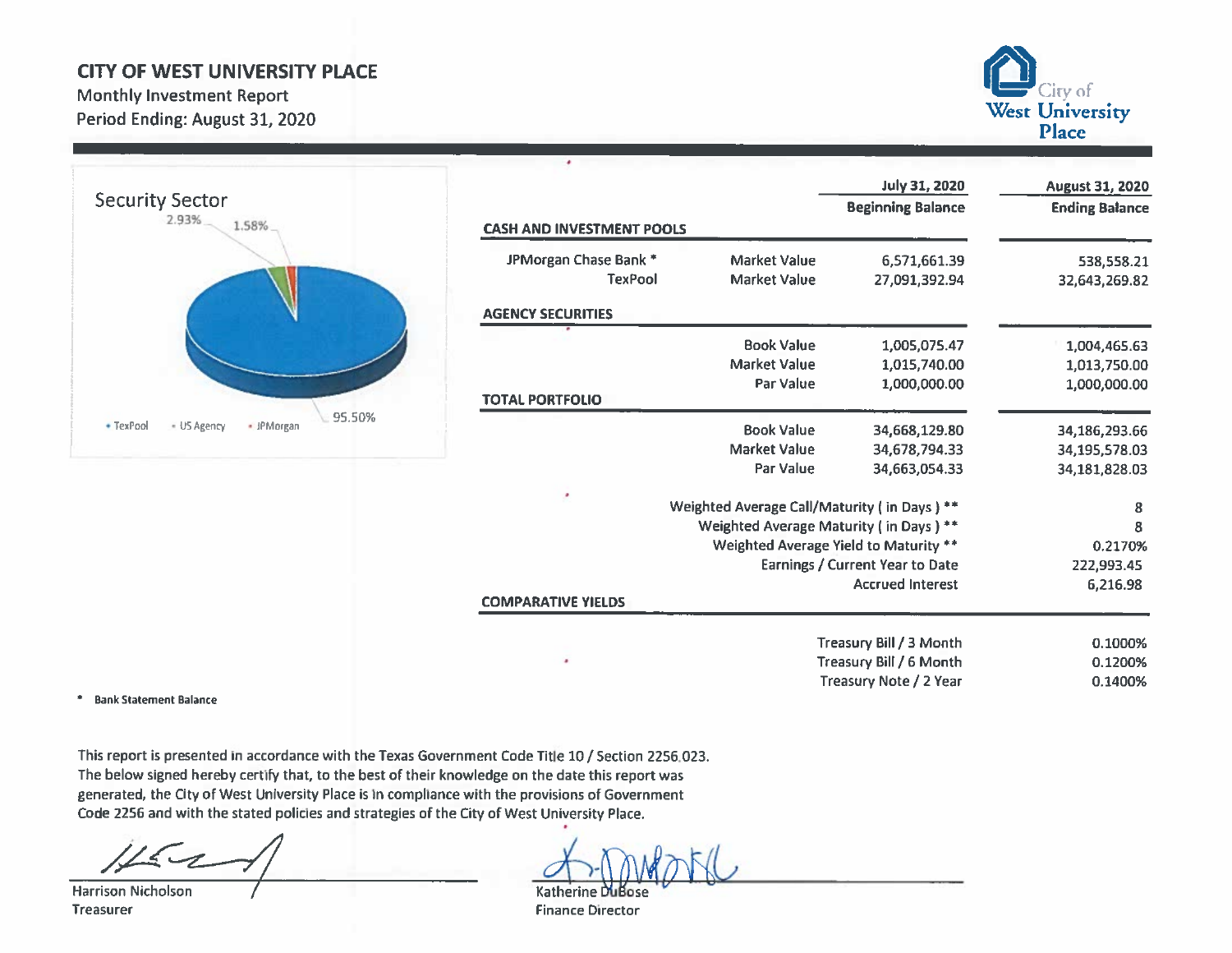## City of West University Place Date To Date M O N T H L Y Investment Report - Summary Page Report Format: By Transaction Group By: Security Sector Portfolio / Report Group: All Portfolios Begin Date: 7/31/2020, End Date: 8/31/2020

| <b>Description</b>                                 | <b>CUSIP/</b><br><b>Ticker</b> | <b>Settlement</b><br><b>Date</b> | <b>Maturity</b><br>Date | <b>Beginning MV</b> | <b>Ending MV</b> | <b>Beginning BV</b> | <b>Ending BV</b> | <b>Beginning Face</b> | <b>Ending Face</b><br>Amount/ Shares Amount/ Shares | <b>Ending Days</b><br>To Call/<br><b>Maturity</b> | Ending<br>Days To<br><b>Maturity</b> | Ending<br>YTM @<br>Cost | <b>Interest Earned</b><br><b>During Period-</b><br><b>BV</b> | <b>Ending Market</b><br><b>Accrued Interest</b> |
|----------------------------------------------------|--------------------------------|----------------------------------|-------------------------|---------------------|------------------|---------------------|------------------|-----------------------|-----------------------------------------------------|---------------------------------------------------|--------------------------------------|-------------------------|--------------------------------------------------------------|-------------------------------------------------|
| Cash                                               |                                |                                  |                         |                     |                  |                     |                  |                       |                                                     |                                                   |                                      |                         |                                                              |                                                 |
| JPMorgan Chase Cash                                | <b>CASH8159</b>                | 12/31/2015                       | N/A                     | 6.571.661.39        | 538,558.21       | 6.571.661.39        | 538,558.21       | 6.571.661.39          | 538,558.21                                          |                                                   |                                      | 0.000                   | 0.00                                                         | N/A                                             |
| Sub Total/Average Cash                             |                                |                                  |                         | 6,571,661.39        | 538,558.21       | 6,571,661.39        | 538,558.21       | 6,571,661.39          | 538,558.21                                          |                                                   |                                      | 0.000                   | 0.00                                                         | 0.00                                            |
| <b>Local Government Investment Pool</b>            |                                |                                  |                         |                     |                  |                     |                  |                       |                                                     |                                                   |                                      |                         |                                                              |                                                 |
| <b>LGIP LGIP</b>                                   | <b>TEXPOOL</b>                 | 09/30/2008                       | N/A                     | 27,091,392.94       | 32,643,269.82    | 27,091,392.94       | 32,643,269.82    | 27,091,392.94         | 32,643,269.82                                       |                                                   |                                      | 0.177                   | 4,815.21                                                     | N/A                                             |
| Sub Total/Average Local Government Investment Pool |                                |                                  |                         | 27,091,392.94       | 32,643,269.82    | 27,091,392.94       | 32,643,269.82    | 27,091,392.94         | 32,643,269.82                                       |                                                   |                                      | 0.177                   | 4,815.21                                                     | 0.00                                            |
| <b>US Treasury</b>                                 |                                |                                  |                         |                     |                  |                     |                  |                       |                                                     |                                                   |                                      |                         |                                                              |                                                 |
| T-Note 2.375 4/15/2021                             | 9128284G2                      | 10/02/2019                       | 04/15/2021              | 1.015.740.00        | 1.013.750.00     | 1,005,075.47        | 1.004.465.63     | 1,000,000.00          | 1.000.000.00                                        | 227                                               | 227                                  | 1.644                   | 1,401.77                                                     | 8,954.92                                        |
| Sub Total/Average US Treasury                      |                                |                                  |                         | 1,015,740.00        | 1,013,750.00     | 1,005,075.47        | 1,004,465.63     | 1,000,000.00          | 1,000,000.00                                        | 227                                               | 227                                  | 1.644                   | 1,401.77                                                     | 8,954.92                                        |
| Total / Average                                    |                                |                                  |                         | 34.678.794.33       | 34,195,578.03    | 34,668,129.80       | 34, 186, 293.66  | 34,663,054.33         | 34, 181, 828.03                                     |                                                   |                                      | 0.217                   | 6,216.98                                                     | 8,954.92                                        |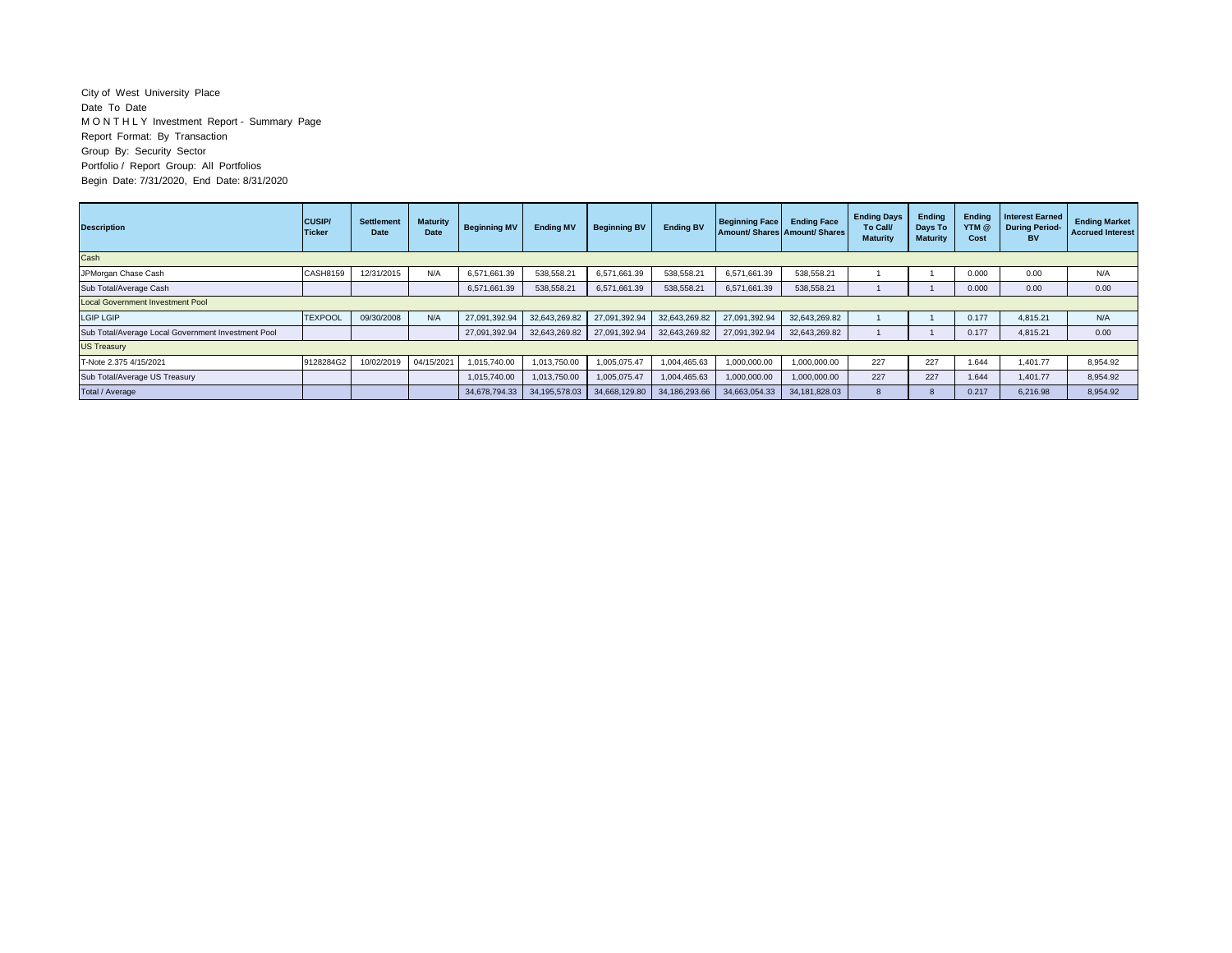## City of West University Place Date To Date 01 Monthly Investment Report - Part A Report Format: By Transaction Group By: Security Sector Portfolio / Report Group: All Portfolios Begin Date: 7/31/2020, End Date: 8/31/2020

| <b>Description</b>                                 | <b>CUSIP/</b><br><b>Ticker</b> | <b>Beginning Face</b><br><b>Amount/ Shares</b> | <b>Ending Face</b><br><b>Amount/ Shares</b> | <b>Beginning MV</b> | <b>Ending MV</b> | <b>Beginning BV</b> | <b>Ending BV</b> | <b>Beginning</b><br>YTM @<br>Cost | <b>Ending YTM</b><br>@ Cost | <b>Ending Market</b><br><b>Accrued Interest</b> | Interest/<br><b>Dividends</b> | <b>Interest Earned</b><br><b>During Period-</b><br>BV |
|----------------------------------------------------|--------------------------------|------------------------------------------------|---------------------------------------------|---------------------|------------------|---------------------|------------------|-----------------------------------|-----------------------------|-------------------------------------------------|-------------------------------|-------------------------------------------------------|
| Cash                                               |                                |                                                |                                             |                     |                  |                     |                  |                                   |                             |                                                 |                               |                                                       |
| JPMorgan Chase Cash                                | <b>CASH8159</b>                | 6.571.661.39                                   | 538,558.21                                  | 6,571,661.39        | 538,558.21       | 6.571.661.39        | 538,558.21       | 0.000                             | 0.000                       | N/A                                             | 0.00                          | 0.00                                                  |
| Sub Total/Average Cash                             |                                | 6,571,661.39                                   | 538,558.21                                  | 6,571,661.39        | 538,558.21       | 6,571,661.39        | 538,558.21       | 0.000                             | 0.000                       | 0.00                                            | 0.00                          | 0.00                                                  |
| <b>Local Government Investment Pool</b>            |                                |                                                |                                             |                     |                  |                     |                  |                                   |                             |                                                 |                               |                                                       |
| <b>LGIP LGIP</b>                                   | <b>TEXPOOL</b>                 | 27,091,392.94                                  | 32,643,269.82                               | 27,091,392.94       | 32,643,269.82    | 27,091,392.94       | 32,643,269.82    | 0.208                             | 0.177                       | N/A                                             | 4,815.21                      | 4,815.21                                              |
| Sub Total/Average Local Government Investment Pool |                                | 27,091,392.94                                  | 32,643,269.82                               | 27,091,392.94       | 32,643,269.82    | 27,091,392.94       | 32,643,269.82    | 0.208                             | 0.177                       | 0.00                                            | 4,815.21                      | 4,815.21                                              |
| <b>US Treasury</b>                                 |                                |                                                |                                             |                     |                  |                     |                  |                                   |                             |                                                 |                               |                                                       |
| T-Note 2.375 4/15/2021                             | 9128284G2                      | 1,000,000.00                                   | 1,000,000.00                                | 1,015,740.00        | 1,013,750.00     | 1,005,075.47        | 1,004,465.63     | 1.644                             | 1.644                       | 8,954.92                                        | 0.00                          | 1,401.77                                              |
| Sub Total/Average US Treasury                      |                                | 1,000,000.00                                   | 1,000,000.00                                | 1,015,740.00        | 1,013,750.00     | 1,005,075.47        | 1,004,465.63     | 1.644                             | 1.644                       | 8,954.92                                        | 0.00                          | 1,401.77                                              |
| Total / Average                                    |                                | 34,663,054.33                                  | 34, 181, 828.03                             | 34.678.794.33       | 34,195,578.03    | 34,668,129.80       | 34,186,293.66    | 0.211                             | 0.217                       | 8,954.92                                        | 4,815.21                      | 6,216.98                                              |